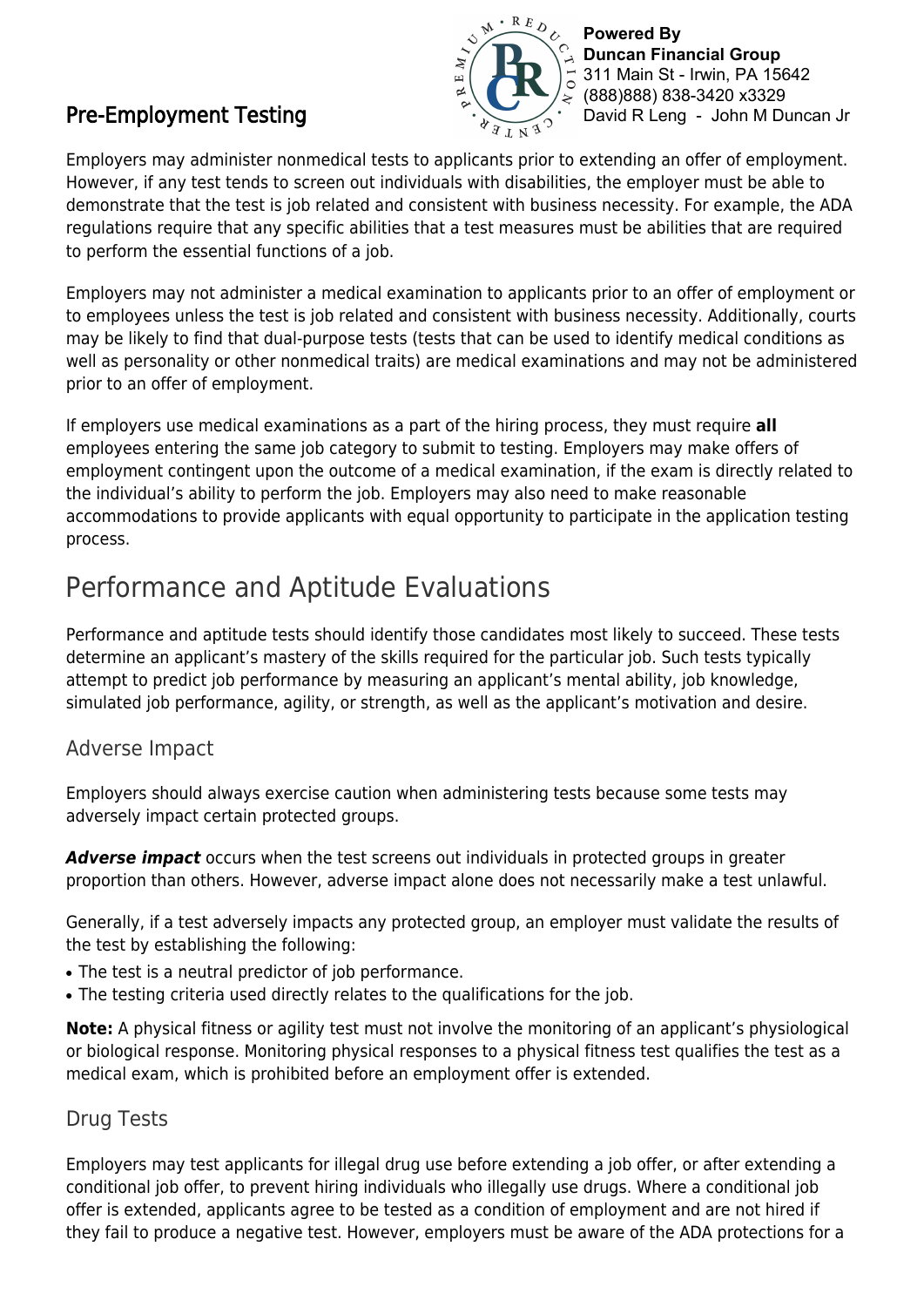person who is an alcoholic because they may be an individual with a disability under the ADA. According to the ADA, an *alcoholic* is a person with a disability and is protected by the ADA if they are qualified to perform the essential functions of the job. An employer may be required to provide an accommodation to an alcoholic. However, an employer can discipline, discharge, or deny employment to an illegal drug user or an alcoholic whose use of alcohol adversely affects job performance or conduct. An employer also may prohibit the use of alcohol in the workplace and can require that employees not be under the influence of alcohol.

Employees and applicants currently engaging in the illegal use of drugs are not covered by the ADA when an employer acts on the basis of such use. Tests for illegal drugs are not subject to the ADA's restrictions on medical examinations.

Existing drug-testing programs may require a modification if testing is not restricted to the illegal use of drugs only. The service or clinic used for testing should comply with the ADA and state law.

## Medical Information and Testing

Traditionally, employers sought medical information about applicants to assess the applicant's abilities to perform a job. However, as medical insurance, workers' compensation, and other costs associated with disabilities and other medical impairments have increased, employers have also sought such information in an effort to control or reduce such costs. Employers must be aware of ADA protections and medical testing. If an individual is not hired because a medical examination reveals the existence of a disability, the employer must be able to demonstrate that the reasons for exclusion are job related and necessary for conduct of business. Employers also must be able to show that there was no reasonable accommodation that would have made it possible for the individual to perform the essential job functions.

**Note:** A number of federal and state laws have been enacted to assist in the prevention of discrimination and privacy violations against individuals with a disability or individuals with a medical impairment resulting from overzealous medical screening.

### Federal Laws

Employers must comply with the following federal regulations while performing any pre-employment tests:

- The Rehabilitation Act of 1973, which applies to some government contractors, prohibits employers from discriminating against all qualified individuals with a handicap and limits how employers can collect and retain medical information about applicants.
- The Americans with Disabilities Act (ADA), which states that employment offers can be conditioned on an applicant's satisfactory passage of a physical exam. However, nonjob-related disabilities uncovered during a physical exam may not be used to disqualify an applicant.

The ADA prohibits employers with 15 or more employees from discriminating against qualified individuals with a disability in hiring, firing, establishing compensation levels, and other privileges of employment. Additionally, the ADA prohibits an employer from doing any of the following:

- Asking applicants about their physical or mental limitations.
- Conducting medical examinations before making the applicant a conditional offer of employment.
- Limiting, segregating, or classifying a job applicant or employee in a way that adversely affects the person's opportunities or status.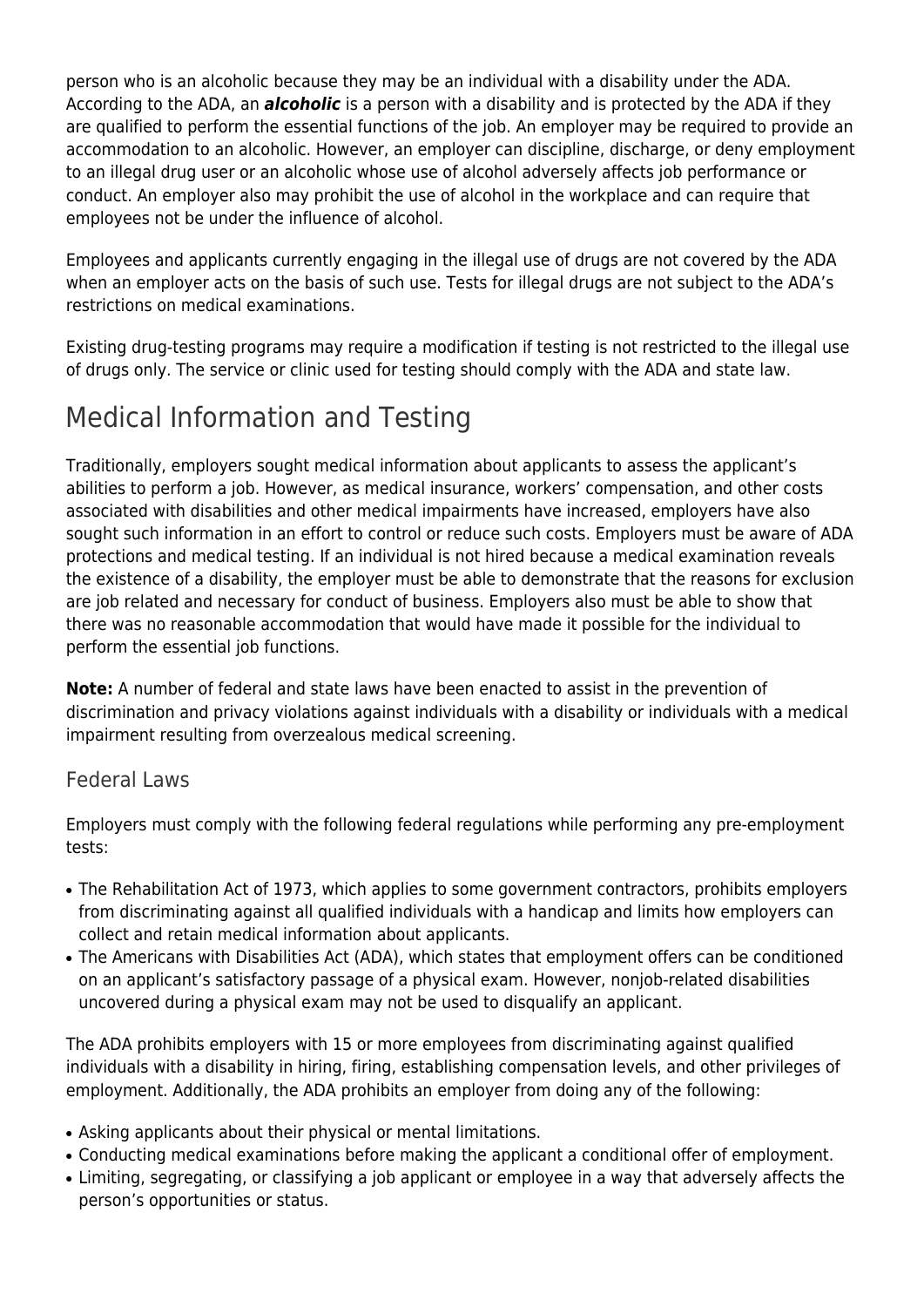Importantly, certain employers are required to abide by the HIPAA privacy protections (See Genetic Information Nondiscrimination Act of 2008, below, for more information).

## State Laws

Some states have laws that limit the types of medical information employers can seek from job applicants.

These laws may prohibit employers from discriminating against individuals with a disability or people diagnosed with certain conditions, such as the following:

- Acquired immunodeficiency syndrome/human immunodeficiency virus (AIDS/HIV).
- Cancer.
- Genetic diseases, such as sickle-cell anemia or Tay-Sachs.

These laws may also protect an individual's privacy in relation to specific conditions.

Other states have laws that expressly or implicitly mandate testing for communicable diseases for certain categories of workers. For example, several states require teachers to be tested for tuberculosis, and other states prohibit food industry employers from hiring an individual infected with communicable diseases.

## Genetic Testing

Genetic tests determine whether individuals have genetic traits that make them susceptible to certain diseases. Employers may desire to perform genetic tests on applicants to identify those applicants who may succumb to conditions having high costs in terms of absenteeism, workers' compensation, disability, and medical insurance.

The concern about invasion of privacy and discrimination in employment increases as scientific breakthroughs make it easier to identify genes linked to specific diseases. To address this concern, the federal Genetic Information Nondiscrimination Act of 2008 (GINA) was created and many states are considering and implementing legislation to prohibit or control the use of genetic tests in the employment process and to mandate the confidentiality of test results.

Extensive regulations, found in Executive Order 13145 and enforced by the Equal Employment Opportunity Commission (EEOC), prohibit discrimination against employees in federal employment based on protected genetic information or information about a request for or the receipt of genetic services. An employing department or agency may not discharge, fail or refuse to hire, or otherwise discriminate against any employee with respect to the compensation, terms, conditions, or privileges of employment because of protected genetic information with respect to the employee or because of information about a request for or the receipt of genetic services by such employee.

According to Executive Order 13145, protected genetic information is information about **any** of the following:

- An individual's genetic tests.
- The genetic tests of an individual's family members.
- The occurrence of a disease, or medical condition or disorder in family members of the individual.

However, information about an individual's current health status (including information about sex, age, physical exams, and chemical, blood, or urine analyses) is not protected genetic information.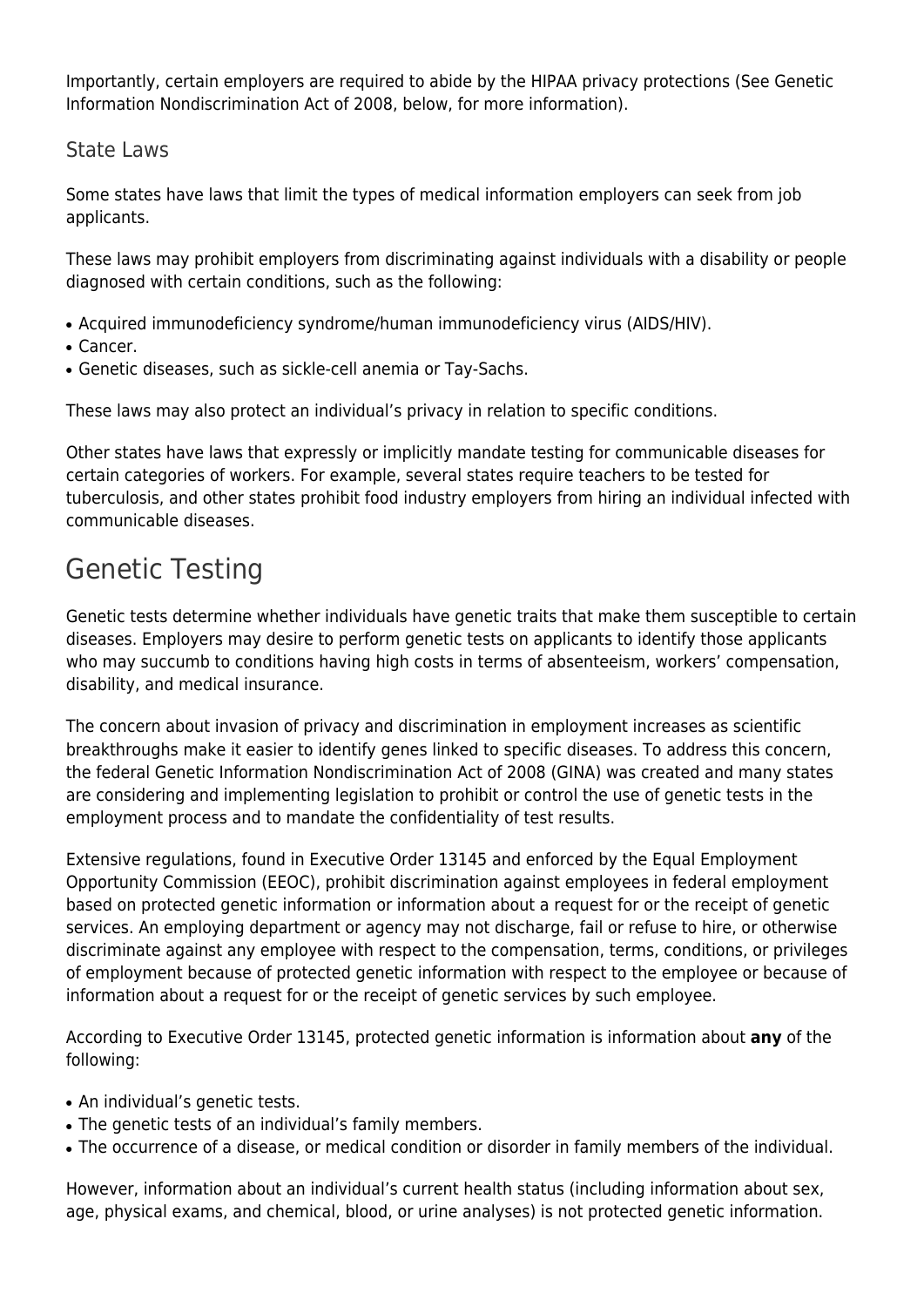An employing department or agency may not limit, segregate, or classify employees in any way that would deprive or tend to deprive any employee of employment opportunities or otherwise adversely affect that employee's status, based on either of the following:

- An employee's protected genetic information.
- Information about a request for or the receipt of genetic services by an employee.

**Note:** In the interests of privacy, an employing department or agency may not maintain protected genetic information or information about a request for or the receipt of genetic services in general personnel files. Such information must be treated as confidential medical records and maintained separate from personnel files.

## Genetic Information Nondiscrimination Act of 2008

The Genetic Information Nondiscrimination Act of 2008 (GINA) prohibits discrimination in group health plan coverage based on genetic information. GINA is effective for plan years beginning after May 21, 2009 (January 1, 2010 for calendar year plans). GINA expands the genetic information protections included in the Health Insurance Portability and Accountability Act of 1996 (HIPAA). HIPAA prevents a plan or issuer from imposing a pre-existing condition exclusion provision based solely on genetic information, and prohibits discrimination in individual eligibility, benefits, or premiums based on any health factor (including genetic information).

GINA generally prohibits group health plans and issuers from requesting or requiring an individual to undergo a genetic test. However, a health care professional providing health care services to an individual is permitted to request a genetic test. Additionally, genetic testing information may be requested to determine payment of a claim for benefits, although the regulations make clear that the plan or issuer may request only the minimum amount of information necessary in order to determine payment. There is also a research exception that permits a plan or issuer to request (but not require) that a participant or beneficiary undergo a genetic test.

GINA also prohibits a plan from collecting genetic information (including family medical history) prior to or in connection with enrollment, or for underwriting purposes. Thus, under GINA, plans and issuers are generally prohibited from offering rewards in return for collection of genetic information, including family medical history information collected as part of a Health Risk Assessment (HRA). The regulations provide several examples illustrating GINA's application to HRAs. An exception is included for incidental collection, provided the information is not used for underwriting. However, the regulations make clear that the incidental collection exception is not available if it is reasonable for the plan or issuer to anticipate that health information will be received in response to a collection, unless the collection explicitly states that genetic information should not be provided.

# Polygraph and Psychological Testing

The general purpose of conducting a polygraph test is to detect whether or not an applicant or employee was involved in an incident of workplace theft or other misconduct causing economic loss. As an alternative to polygraph tests, some employers use paper-and-pencil honesty tests aimed at assessing the honesty of applicants through questions about theft. These tests are essentially a form of a psychological test.

Applicants or employees who have been asked or required to take polygraph tests have sued employers in the following instances:

• Under federal and state laws that restrict or prohibit the administration of such tests.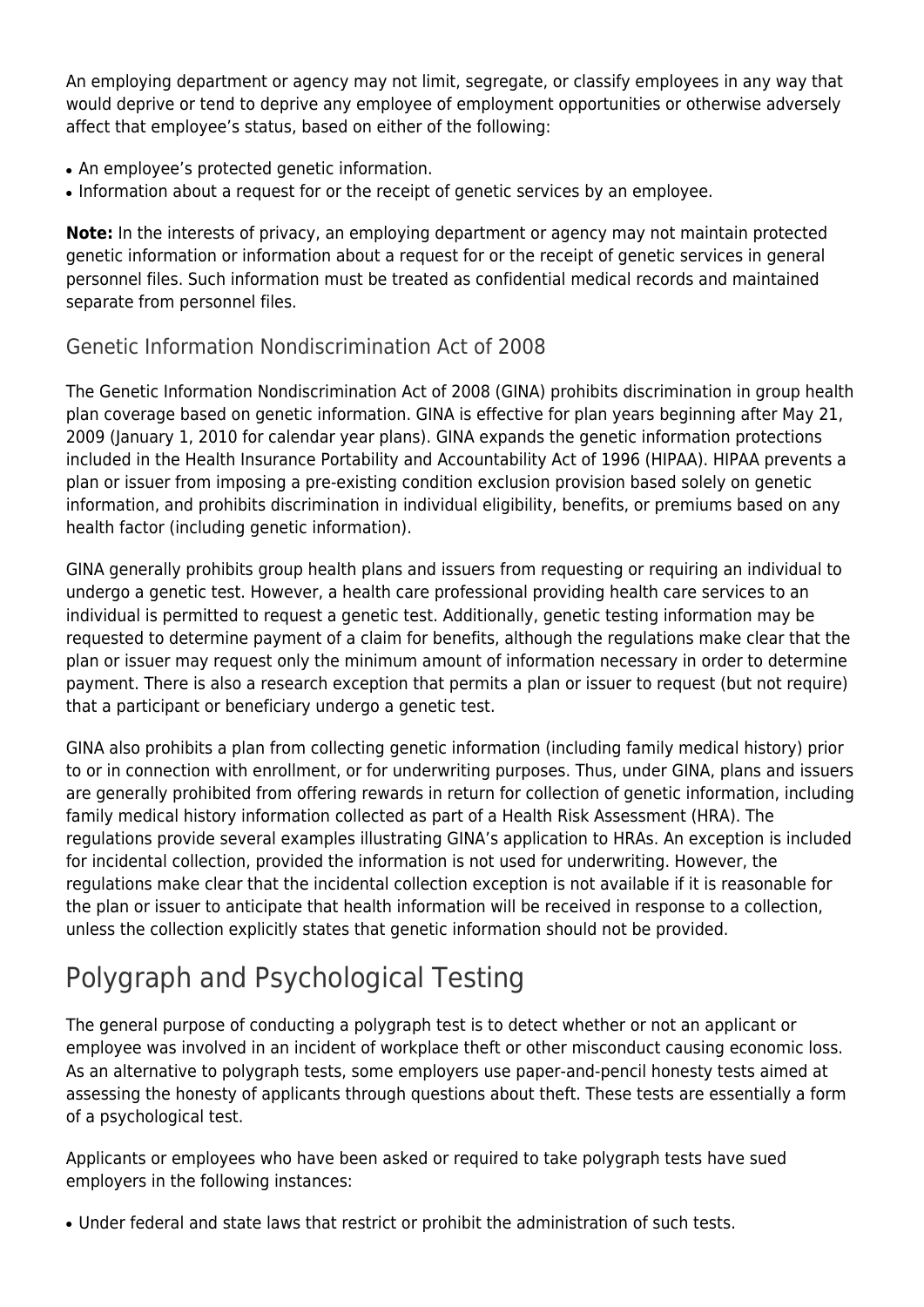- For violation of federal and state constitutional rights of privacy.
- For invasion of privacy under common law theories, including negligence, defamation, and infliction of emotional distress.

### Polygraph Tests

Employee Polygraph Protection Act of 1988

With few exceptions, the Employee Polygraph Protection Act of 1988 (EPPA) protects most applicants and employees from employer-required polygraph examinations by preventing employers engaged in interstate commerce from using lie-detector tests either for pre-employment screening or during the course of employment. According to the act, a *lie detector* includes a polygraph, deceptograph, voice stress analyzer, psychological stress evaluator, or similar device (whether mechanical or electrical) used to render a diagnostic opinion as to the honesty or dishonesty of an individual, and a **polygraph** is an instrument that records continuously, visually, permanently, and simultaneously changes in cardiovascular, respiratory, and electrodermal patterns as minimum instrumentation standards and is used to render a diagnostic opinion as to the honesty or dishonesty of an individual.

Under the act, an employer **may not**:

- Require, request, suggest, or cause an employee or prospective employee to take or submit to any lie-detector test.
- Use, accept, refer to, or inquire about the results of any lie-detector test of an employee or prospective employee.
- Discharge, discipline, discriminate against, deny employment or promotion, or threaten to take any such action against an employee or prospective employee for refusal to take a test, on the basis of the results of a test, for filing a complaint, for testifying in any proceeding, or for exercising any rights afforded by the act.

However, the following are limited exceptions to the act where polygraph tests, but no other liedetector tests, may be administered:

- Applicants and employees for jobs in government, national defense, security services (such as armored-car, alarm, and guard), or manufacturing of controlled substances may be required to take polygraph tests.
- Private sector employees may be asked to take polygraph tests in conjunction with criminal investigations of theft, embezzlement, or business espionage or sabotage, as long as the employee had access to the property that is the subject of the investigation, the employer has a reasonable suspicion that the employee was involved, and the incident resulted in economic loss or injury to the employer.

#### *Notice*

When a polygraph test is administered pursuant to the economic loss or injury exemption, the employer is required to provide the examinee with a statement prior to the test, in a language understood by the examinee, which fully explains the specific incident or activity being investigated and the basis for testing particular employees. The statement must contain, at a minimum, all of the following information:

- An identification with particulars on the specific economic loss or injury to the business of the employer.
- A description of the employee's access to the property that is the subject of the investigation.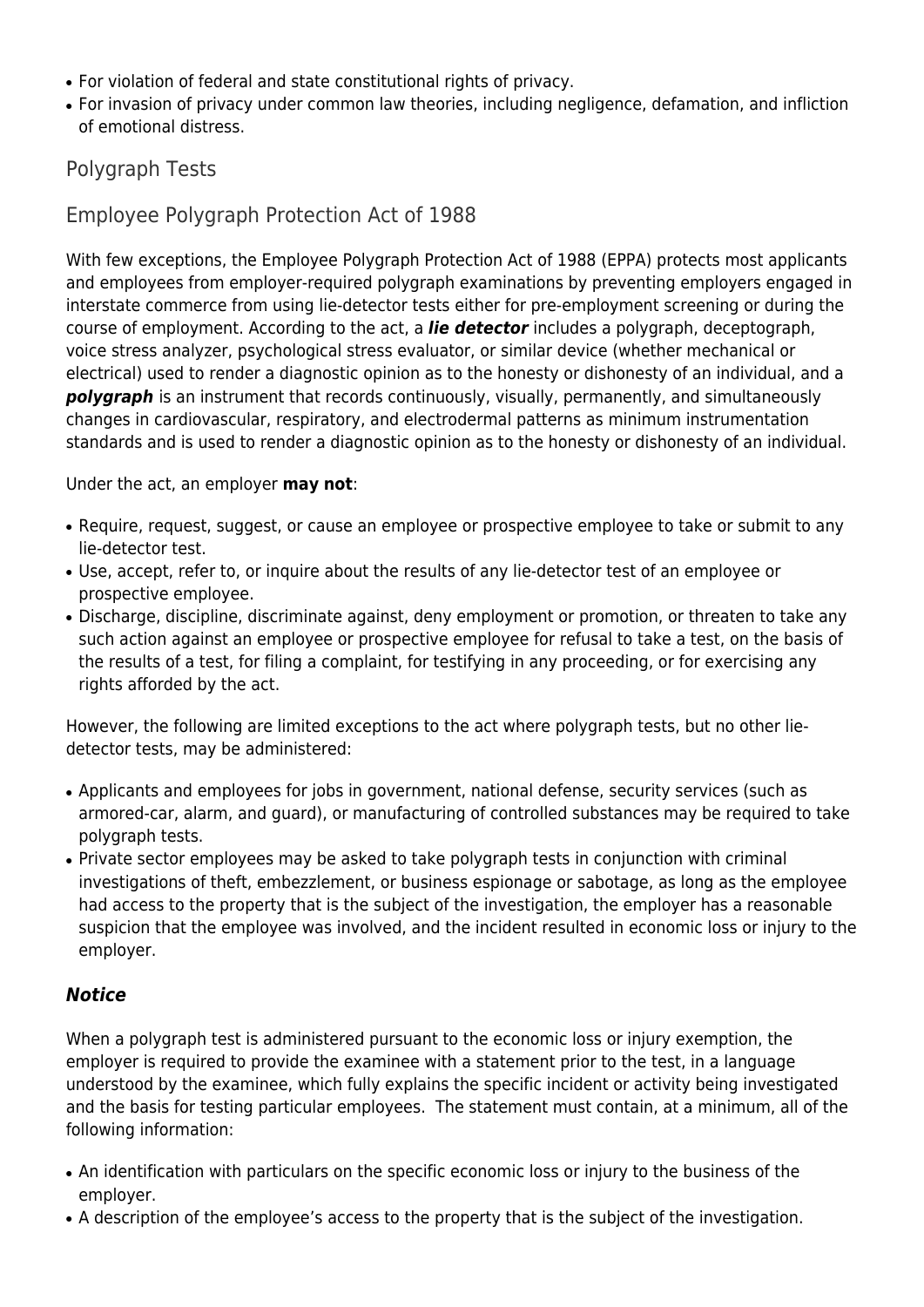- A detailed description of the basis of the employer's reasonable suspicion that the employee was involved in the incident or activity under investigation.
- The signature of a person (other than the polygraph examiner) authorized to legally bind the employer.

Every employer who requests an employee or prospective employee submit to a polygraph examination, pursuant to the ongoing investigation, drug manufacturer, or security services EPPA exemptions, must provide all of the following:

- Reasonable written notice of the date, time, and place of the examination and the examinee's right to consult with legal counsel or an employee representative before each phase of the test.
- Written notice of the nature and characteristics of the polygraph instrument and examination.
- Extensive written notice explaining the examinee's rights including a list of prohibited questions and topics, the examinee's right to terminate the examination, and the examinee's right to file a complaint with the Department of Labor alleging violations of EPPA

Employers must also provide written notice to the examiner identifying the persons to be examined.

Employers who administer polygraph tests must also:

- Refrain from asking questions about religion, race, sex, politics, or union or labor affiliations.
- Refrain from taking certain actions against employees solely based on results of a test or the refusal to take a test.
- Respect the examinee's right to terminate the test at any time.
- Respect the examinee's right to not be asked degrading or unnecessarily intrusive questions or questions concerning religious or political beliefs or sexual preference.

**Warning:** Employers wishing to implement a polygraph testing policy should first consult an attorney and are required to comply with specific recordkeeping requirements. For example, employers and polygraph examiners must retain required records for a minimum of three years from the date the polygraph examination is conducted (or from the date the examination is requested if no examination is conducted).

### Governmental Entities

When acting as an employer, the U.S. government, any state or local government, or any political subdivision of a state or local government is exempt from the EPPA.

## Employers Authorized to Manufacture, Distribute, or Dispense Controlled **Substances**

Employers authorized by the Drug Enforcement Agency to manufacture, distribute, or dispense controlled substances may administer polygraph tests to a prospective employee who, if hired, would have direct access to controlled substances. *Direct access*under such circumstances signifies that the position requires involvement in manufacture, testing, storage, distribution, sale, or dispensing of controlled substances.

### Employers Providing Security Services

Employers whose primary business purpose is to provide security services (such as armored cars, security protection, and security alarm) may administer polygraph tests to applicants. However, such tests may only be administered to those prospective employees who are being hired to protect